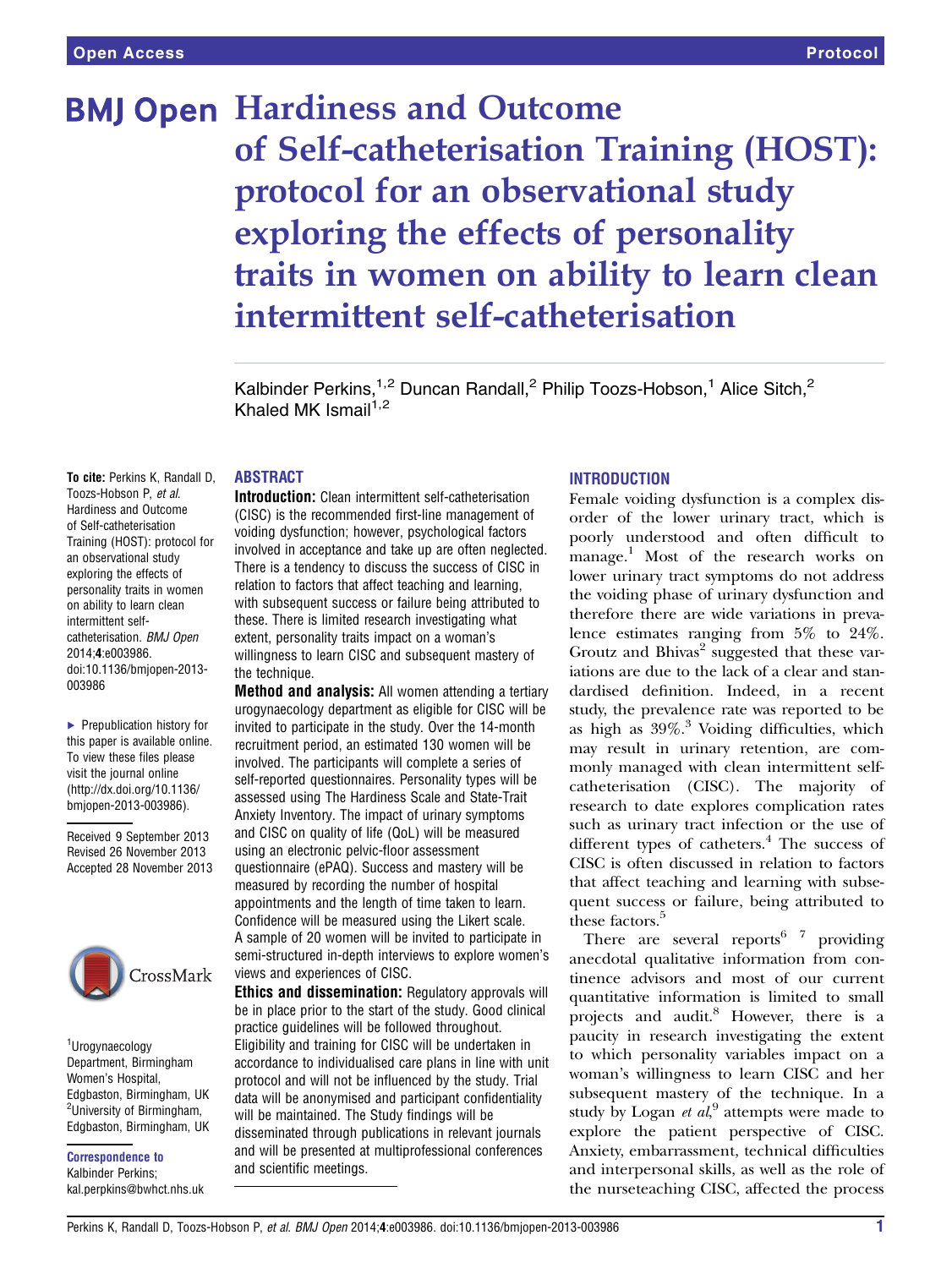of learning the technique. Practical difficulties that patients may face, expectations and fears, as well as the motivation of the trainer and the patient, have been found to affect the learning of CISC. $6$  Doherty<sup>5</sup> identified similar factors including patient understanding, manual dexterity and motivation. Although social, sexual and psychological aspects of learning CISC are discussed; neither Bennett<sup>6</sup> nor Doherty<sup>5</sup> explores this topic in any depth. Several authors reported that CISC improves quality of life (QoL) due to improved underlying symptoms such as a reduction in urinary tract infections, urgency and frequency.<sup>7 10</sup> Shaw<sup>11</sup> and associates explored the effects of CISC on QoL and reported that their research would help healthcare professionals to identify factors likely to influence responses to CISC and act as a tool to identify those patients who may have difficulty complying with the treatment. However, in view of their small sample size and the inclusion of many variables, their results should be interpreted with extreme caution. A recent study<sup>12</sup> used a series of semistructuredand in-depth interviews to explore the experiences and emotional responses of female patients learning CISC; a framework method was used where six recurrent themes including grief and loss, lack of knowledge, negative associations and stigma, psychological aversion and embarrassment, nursing approaches and coping mechanism were identified. The authors acknowledged that, their sample size was very small, with only five patients, and sampling and collection methods were subject to bias, limiting the interpretation of the themes identified. However, they concluded that the manner in which CISC is introduced to the patient and the experiences they have when learning how to perform CISC may either predispose them to pursue the option of learning CISC or to abandon it, and its potential benefits. These findings provide some valuable qualitative evidence but also reinforce the need to explore some of these issues further.

### Rationale for Hardiness and Outcome of Self-catheterisation Training

Within the field of urogynaecology, the current continence questionnaires do not explore women's personalities as a potential predictor of willingness to learn, and CISC management outcome. Hardiness and Outcome of Self-catheterisation Training (HOST) is designed to assess the effect of an individual's personality on CISC training and the impact of this, if any, on QoL using validated questionnaires and qualitative measures of semistructured interviews to provide a narrative of women's experiences. It is an area where there is little or no research to direct healthcare professionals with quality evidence supporting the best practice.

#### Method/design

HOST is a single centre, prospective observational study. HOST will utilise mixed methodology to investigate the

extent to which individual personality affects the success of CISC training and the impact of CISC on QoL.

Quantification of variables will be broadened and enriched by an in-depth, qualitative investigation of women's experiences of self-catheterisation. With no reported studies investigating hardiness, stress, coping among patients who are required to learn CISC, the study will provide novel information on the association between personality traits and coping abilities, and will, potentially, enable healthcare professionals to individualise CISC training to patient needs. If associations between hardiness and CISC training outcome are found, it is possible that healthcare professionals can adapt training for women with low hardiness scores to learn the required skills that improve coping,<sup>13</sup> and reduce  $stress<sup>14</sup>$  aided through mechanisms of social support, $^{15}$  to improve performance.<sup>16</sup> HOST will provide information to assist clinicians and managers to personalise CISC-related healthcare delivery, providing guidelines for the number and duration of hospital appointments based on individual characteristics and needs.

#### Setting

The study will be conducted within a tertiary urogynaecology department in Birmingham, UK.

#### **Participants**

The majority of women referred to the urogynaecology department present with pathology relating to the lower urinary tract. Participants will include women who have pre-existing voiding difficulties or, are at risk of developing voiding difficulties due to this pathology and/or the proposed treatment. Women are occasionally referred to the department with a neurological cause for their voiding dysfunction; these women will also be approached to take part in the study.

Inclusion criteria for participation in the research include all the following:

- 1. Women aged  $\geq$ 18
- 2. Actual or potential urinary retention deemed suitable for nurse-led CISC training
- 3. Valid consent

Exclusion criteria include either of the following:

- 1. Women with significant physical or learning disability requiring that intermittent catheterisation be undertaken by the patient carers.
- 2. Women who do not have adequate understanding of the study or questionnaires as their first language is not English (due to questionnaire validity).

#### Consent

Women eligible for the study will be provided with the study information leaflet, by members of the nursing or medical team within the urogynaecology department. They will be provided time to ensure that they understand the information and have opportunity to clarify and ask questions. Participation or non-participation in the study will not affect clinical care.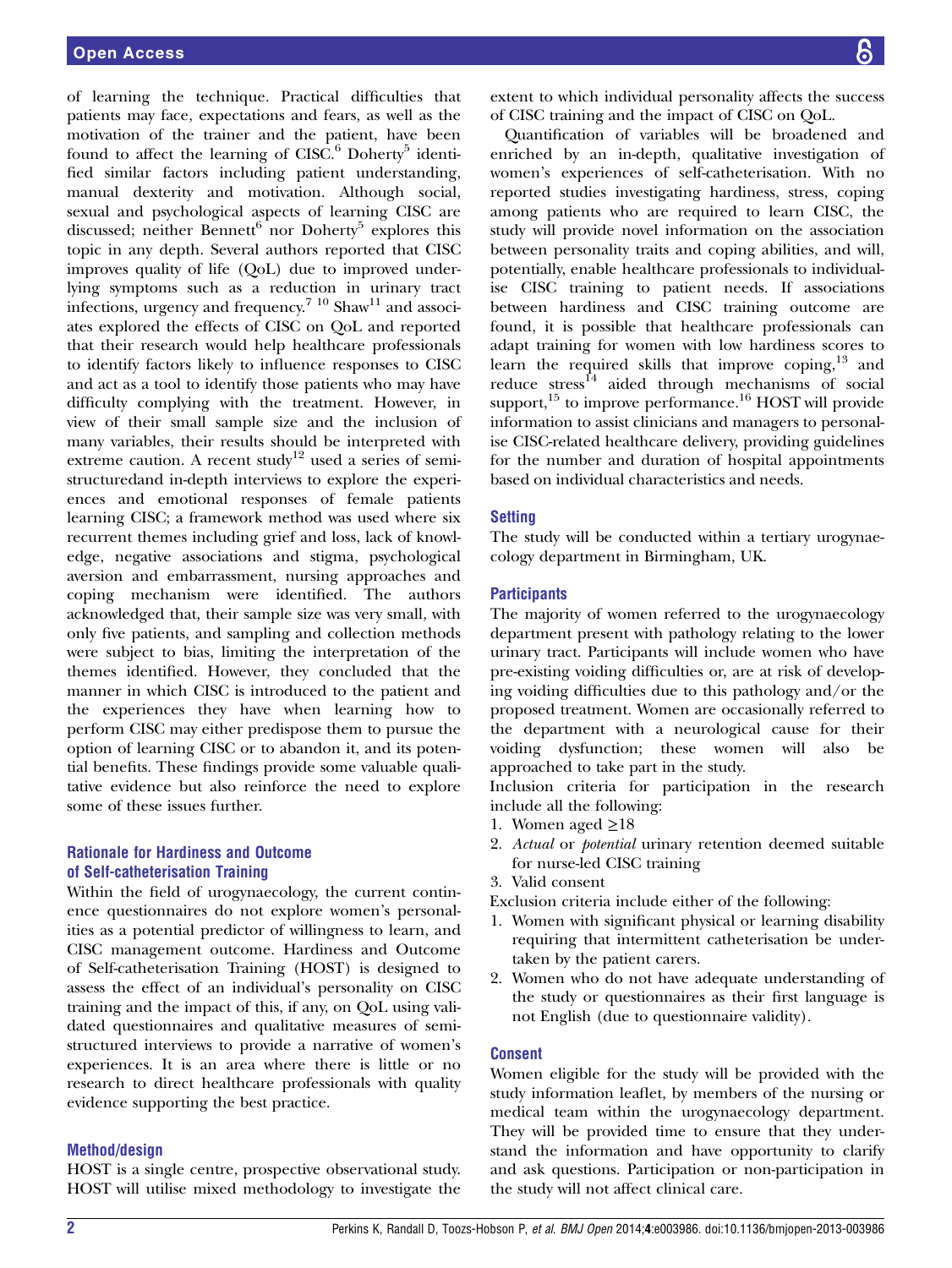A written consent will be obtained from the women who wish to participate. The participants will have the right to withdraw from the study at any stage; the clinical care will not be affected if the participants choose to withdraw from the study.

## DATA COLLECTION

#### **Baseline**

At the time of entering the study, baseline information will be recorded (age, socioeconomic grouping, ethnicity, urogynaecological issue requiring the teaching of CISC, problems that may arise from not learning CISC, willingness to learn and factors affecting QoL).

Women will be asked to complete the following selfreport measures:

- 1. The Hardiness Scale
- 2. State-Trait Anxiety Inventory
- 3. electronic pelvic-floor assessment questionnaire (ePAQ)

#### After completion of CISC

Training CISC will be delivered as per unit protocol. After the training period, success or failure of mastering CISC will be assessed by the Likert scale questions used to assess confidence level in undertaking the procedure. The number of visits required for teaching and the time taken will be recorded. Case notes will be accessed to identify the willingness to learn. Routine follow-up occurs around 1–4 weeks following the completion of training. This can be conducted over the telephone or face-to-face in a clinic.

As per the routine practice within the department, all women who attempt to learn CISC or have a procedure where they are at risk of developing urinary retention will be asked to repeat the ePAQ after the treatment.

#### Qualitative analysis

A purposive sample of 20 women will be invited back to attend a semistructured interview to obtain a more detailed picture of their experiences. We will choose women of different age groups, social background and culture, with the aim of capturing information from a diverse population of women who need to learn CISC. Women who attempt to learn CISC will be made aware that the interview will not be undertaken by the same nurse who has taught the procedure so as to minimise any effects on responses provided by the research participants.

#### MEASURES

#### The Hardiness Scale

Bartone  $et\ al^{17}$  suggest that compared with low scorers, hardy people have less depression, anxiety and suspiciousness of others and fewer health problems. Hardy personalities cope far more effectively with stressful events and tend to be more assertive and independent than low scorers. Hardiness is 'a constellation of personality characteristics that function as a resistance resource

in the encounter with stressful life events'<sup>18</sup> The questionnaire comprises of 15 questions which explore the facets of commitment, control and challenge.

#### State-trait anxiety inventory Spielberger

Freud proposed a critical role for anxiety in everyone's personality.<sup>19 20</sup> In Spielberger's<sup>19</sup> refinement, he describes trait anxiety as a relatively stable and enduring disposition in a person's character while state anxiety is more situation-specific, transient and easier to manage or ameliorate. An individual who is highly trait-anxious will find much in life to feel threatened especially by, according to Spielberger, $19$  any novel situation. The state-anxious individual, however, will recover more quickly under conditions of threat and, in general, find novel situations easier to manage. We might therefore expect that high trait-anxious women will be less likely to master CISC than those who are either low trait-anxiety scorers or those who only report state-anxiety in anticipation of CISC. Trait and state anxiety are measured on a 20-item Likert scales.

#### Electronic pelvic-floor assessment questionnaire

The impact of urinary symptoms and CISC on QoL will be measured using ePAQ. This questionnaire is used widely within the field of urogynaecology as a validated symptom-based assessment tool.<sup>21</sup> It comprises of four domains which explore symptoms related to the bladder, bowel, vaginal and sexual components of pelvic floor dysfunction, scoring each domain in relation to the effects on QoL. The questionnaire also gives a bothersome score and as such it allows extensive comparison of symptoms before and after treatment enabling us to assess the outcomes of treatment.

#### Semistructured in depth interviews

The interview protocol will be developed from the constructs represented in the questionnaires and literature reviews and following analysis of the quantitative data. Therefore, although comparatively arduous analytically, narratives are vital in explaining the findings from the quantitative measures. A mixed methods approach enables the researcher to provide a better understanding of the phenomenon under investigation and through a process which integrates outcome results can be compared for agreement and disagreement in relation to the phenomenon. $^{22}$  Inconsistencies in findings from the different methods can provide opportunity to explore multiple meanings that would have been lost in a single designed study. Flemming<sup>23</sup> suggests that to explore complex phenomena and understanding the impact of health problems can only be achieved using a mixed methods approach. This approach allows opportunity to describe and develop an understanding and insight into a phenomenon in relation to testing the null hypothesis that personality differences expressed through hardiness and state trait anxiety do not influence the success in CISC nor impact on QoL of women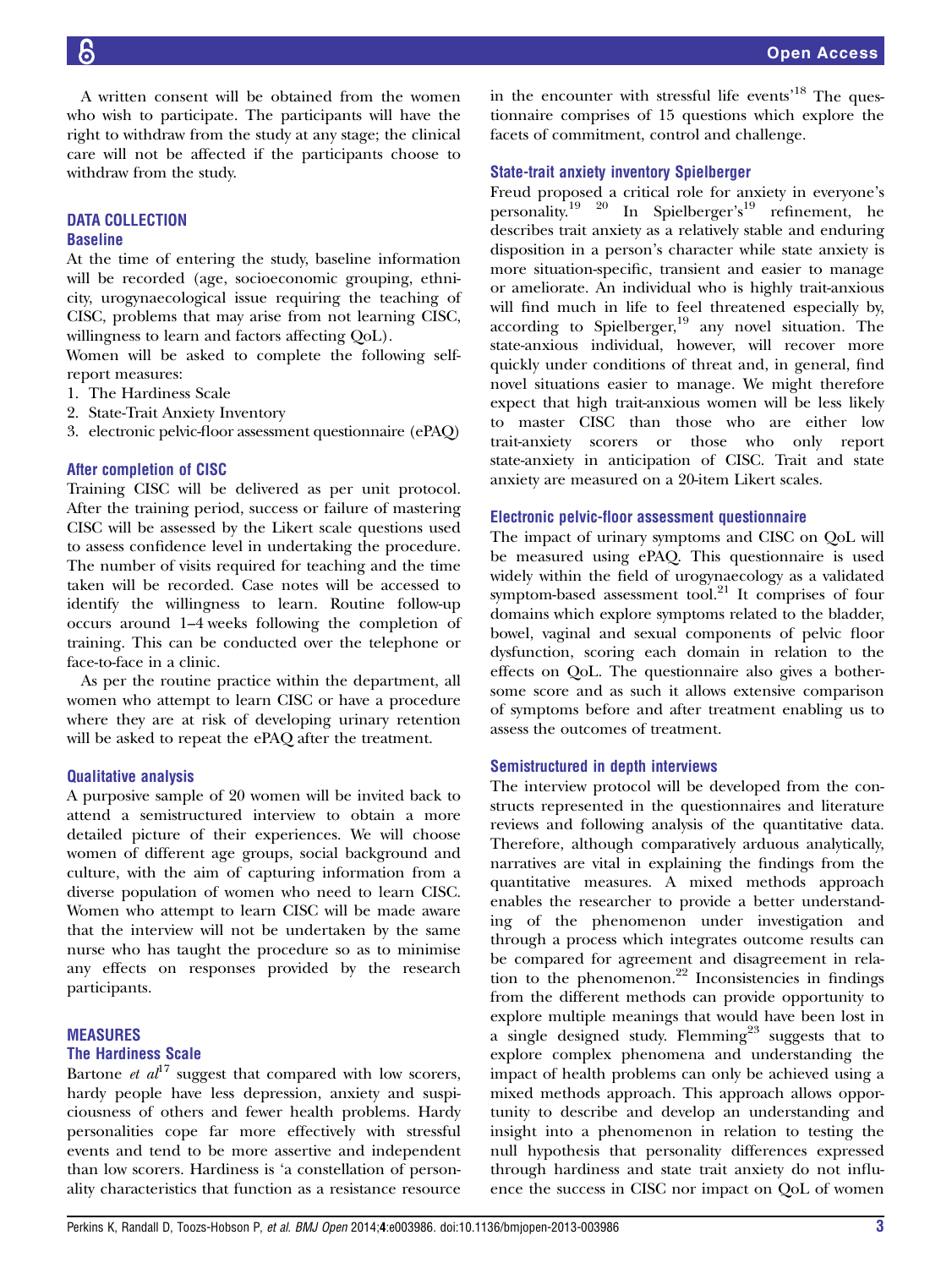undertaking CISC. Thematic analysis will be conducted with the help of a qualitative researcher and having an adequate understanding of the phenomena context through previous clinical practice and an understanding of the relevant literature will allow the researchers to make meaningful inferences. $24$  The number to be interviewed will depend on saturation level, namely the point at which no new information is being derived.

#### Confidence in CISC procedure

Likert-type questions will be used to assess the women's ability to perform CISC confidently and independently.

#### Population/sample size

Women, with actual or potential urinary retention (due to prospective procedure) needing to learn CISC, will be considered eligible to participate in the HOST study. Based on the time frame of the study and the number of women currently seen in our CISC clinics and having treatments which have a risk of voiding difficulties attached to them, we expect to recruit 130 women. This figure is based on the number of women who attended a nurse-led clinic to learn CISC over the previous 12 months and treatments that have a risk of voiding difficulties attached to them.

The study will recruit over a 14-month period. It is estimated that 130 women will consent to the study, and of these, 130 women over 50% will be willing to learn CISC.

For the qualitative aspect of this project, we will aim to recruit a purposive sample which will include five women from each of the following four groups, a maximum of 20 women in total:

- 1. Women not willing to undergo a procedure due to risk of voiding difficulties.
- 2. Women willing to have a procedure but do not develop voiding difficulties.
- 3. Women who attempt CISC and attain mastery of the skill.
- 4. Women who attempt CISC and do not attain mastery of the skill.

Primary outcome measure

- Success of mastering CISC procedure.
- Secondary outcome measures
- Willingness to learn CISC.
- Problems caused by not performing CISC (need for indwelling catheterisation, length of hospital stay and urinary tract infections).
- QoL.

#### Statistical plan/analysis

Data will be stored in a database that is password protected. External reviewers will conduct an audit of analysis of data for agreement or disagreement to check its validity.

Baseline data will be tabulated according to CISC mastery status and willingness to learn, displaying appropriate summary statistics. If numbers allow, unadjusted and adjusted logistic regression models will then be fitted to provide ORs of CISC mastery by hardiness for patients willing to learn CISC, state trait anxiety and ePAQ values and patient characteristics. The patient case notes will be used to identify willingness to learn CISC and logistic regression models will be used to identify the associations with willingness to learn and hardiness, state trait anxiety and ePAQ values and patient characteristics.

The number and length of appointments will be analysed by mastery status. Problems emerging by not performing CISC will be identified and also reported.

Statistical analyses will be carried out in SPSS. Thematic analysis of textual data will be analysed using NVivo.

### Patient involvement

Development of the HOST study as a research topic was discussed at the set-up phase with our continence patient and public involvement (PPI) group at the Birmingham Women's Hospital. Further PPI into its development included it being discussed at a recent quality improvement initiative which included patients who had been users of our service and stakeholders ranging from clerical, administration staff through to managers, medics, nurses, midwives and allied healthcare professionals. It was concluded that this was an idea worth exploring further and the development of the research proposal has been designed with feedback from these patients.

#### **DISCUSSION**

The psychological factors involved in the acceptance and take up of CISC can often be neglected. Patients are often faced with a life changing event, either shortterm or long-term, but are given little time and support to manage their needs which should be assessed on an individual basis. This study aims to explore the lack of evidence on the personality differences and how these may affect the outcomes. It has the potential to be adapted to other areas of medicine and can have a significant impact on improving an individual's experience and our ability to offer patient-centred care that is relevant and appropriate to the need of our patients.

Contributors All authors listed have made a substantial contribution to either the original concept of the study to the design, methods and potential results obtained from the study. They have been involved in several draft copies of the article prior to the final submission.

Competing interests This work is supported by NIHR as part of an educational grant awarded to the lead author to undertake a Masters in Research.

Ethics approval REC Committee London.

Provenance and peer review Not commissioned; externally peer reviewed.

Open Access This is an Open Access article distributed in accordance with the Creative Commons Attribution Non Commercial (CC BY-NC 3.0) license, which permits others to distribute, remix, adapt, build upon this work non-